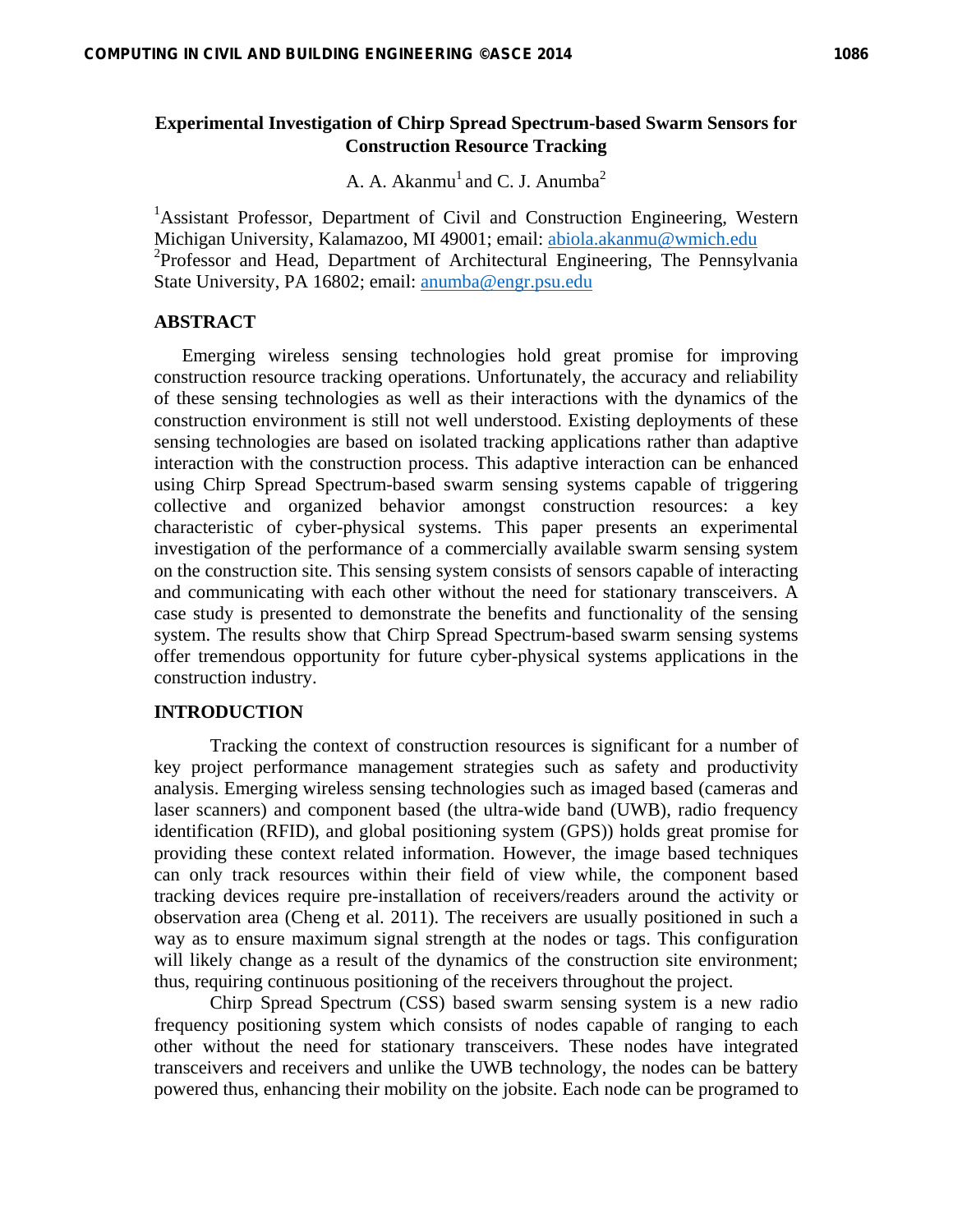enhance adaptability to specific applications (a key feature of cyber-physical systems). In spite, of the potentials of the (CSS) based swarm sensing system, one of the perceived barriers to the deployment of the system in the construction industry is the lack understanding of its effectiveness and application on construction projects. Therefore, there is need to evaluate the effectiveness of the (CSS) based swarm sensing system on the construction site as this will provide insights into specific application scenarios, limitations and opportunities for enhancing their functionality.

This paper presents preliminary research efforts on evaluating the effectiveness of a commercially available CSS based swarm sensing system for construction application. The paper describes the CSS based swarm sensing system and experimental results illustrating the system performance on the construction site.

#### **BACKGROUND**

Over the years, the need for project visibility, improved project productivity and safety record, reduced project delivery time and cost has warranted increased investigations into the use of emerging wireless sensing technologies for construction resource tracking. The choice of a particular sensing technology depends on the calibration requirements, the specific application, line of sight requirements between sensors, the required signal strength and the type of data provided (Cheng et al. 2011). The GPS has been used for variety of construction applications such as vehicle and equipment tracking. It's widely known that GPS application is most suited for the outdoor environment. The RFID technology is majorly categorized as active and passive technologies. Although, the passive tags are limited in range of coverage, they are cheaper than the active tags. Some of the active tags have location sensing capability (also known as RFID-RTLS system) and this makes them suitable for realtime construction resource tracking applications. Compared with the UWB, signal attenuation and multipath intensified by mobile obstacles are the main challenges of using RFID-RTLS systems on construction sites (Lee et al. 2011). Using the RFID-RTLS and UWB technologies, position tracking is achieved by establishing a referenced radio frequency environment, made up of a series of receiver nodes, and by assigning a sensor to each tracked resource. The sensor receives and transmits signals from/to the receiver nodes. Locating a node involves a collection of location information from radio signals traveling between the reference nodes and the tagged resource. The dynamic nature of the construction site makes the deployment of fixed anchor nodes a limitation. For diverse tracking applications, the position of the anchor nodes will have to be changed to meet the signal requirements of the coverage area.

The accuracy of the above described sensing technologies also depends on their localization technique. This techniques can be classified by the Received Signal Strength (RSS), Time of Arrival (ToA), Angle of Arrival (AoA) and Round trip Time of Flight (RToF). The propagation model of the RSS is usually sensitive to disturbances such as diffraction, reflection and multipath effects. The signal strength depends on obstructions, partitions, and moving objects; these makes RSS difficult and sometimes impossible for use in indoor environments. The conventional RFID technology is based on the RSS technique. The AoA uses triangulation to determine the position of objects from fixed anchor nodes. The disadvantage of this AoA is that it requires an expensive antenna configuration for effectively measuring the angle of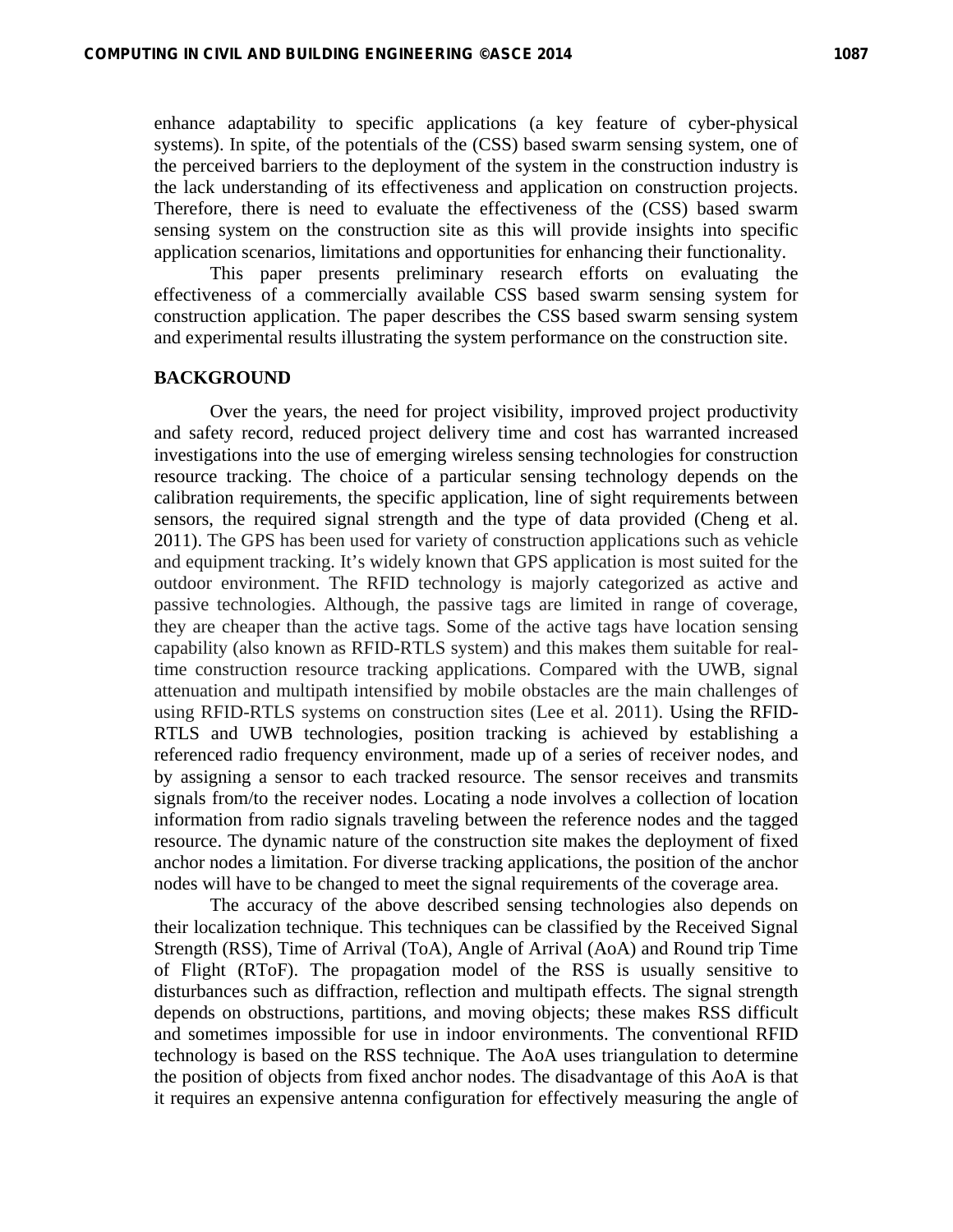sensor nodes to the anchor nodes signals. The RToF and ToA determine the range of sensor nodes to anchors by measuring the signal propagation delay. The UWB technology particularly uses the ToA because of its large bandwidth (> 600 MHz) which provides a high ranging accuracy.

Furthermore, the CSS is a new radio frequency for positioning systems by using IEEE 802.15.4a in a wireless personal area network (WPAN) and is enriched by the 802.14CSS constraints. CSS has advantages over previous methods based on radio signals. Other localization systems that are based on Received Signal Strength Indicator (RSSI) (Bahl and Padmanabhan 2000; Swangmuang and Krishnamurthy 2008) have issues such as high initialization cost, measurement errors, and security issues, which are not present in CSS. CSS offers a speed of about 2 Mb⁄s and fast data transmission available on 2.45 GHz; that makes it possible to merge with other wireless systems for providing location awareness. The signal transmission distance is about 0.621371 mi, and power consumption is low (1 W to 100 mW) (Lee et al. 2011). Another key feature of the CSS is that it compromises the weaknesses of traditional ranging techniques using time of flight for signal between two devices, distance estimation error from hardware clock drift, and signal interference by Symmetrical Double-Sided Two-Way Ranging (SDS-TWR). In comparison with the UWB and RFID technologies, the CSS based sensors have a higher robustness against multipath effects and environmentally caused distortions (Bastani 2009). These specifications inspire the potential of employing the CSS based sensor in the construction field for location awareness.

## **CHIRP-SPREAD SPECTRUM BASED SWARM SYSTEM**

**Node Specification.** The CSS based swarm sensing system developed by Nanotron Technologies, consist of wireless swarm nodes (Figure 1) which are able to communicate and determine their distance to one another without the need for fixed anchor nodes. The distance between two swarm nodes is determined using the SDS-TWR. SDS-TWR estimates the distance using RToF symmetrically from both nodes. Both the ranging methodology and wireless communication are integrated on a single chip in each node and operates at 2.5 GHz frequency. Each node has a dimension of 83 x 75 x 18 mm and weighs 37 grams. The range of the tags can be up to 500m. The nodes have the option of being battery powered using a 2.5-5V rechargeable battery or through a USB connected to the computer.



**Figure 1. Nanotron swarm nodes (swarm of 5 nodes)**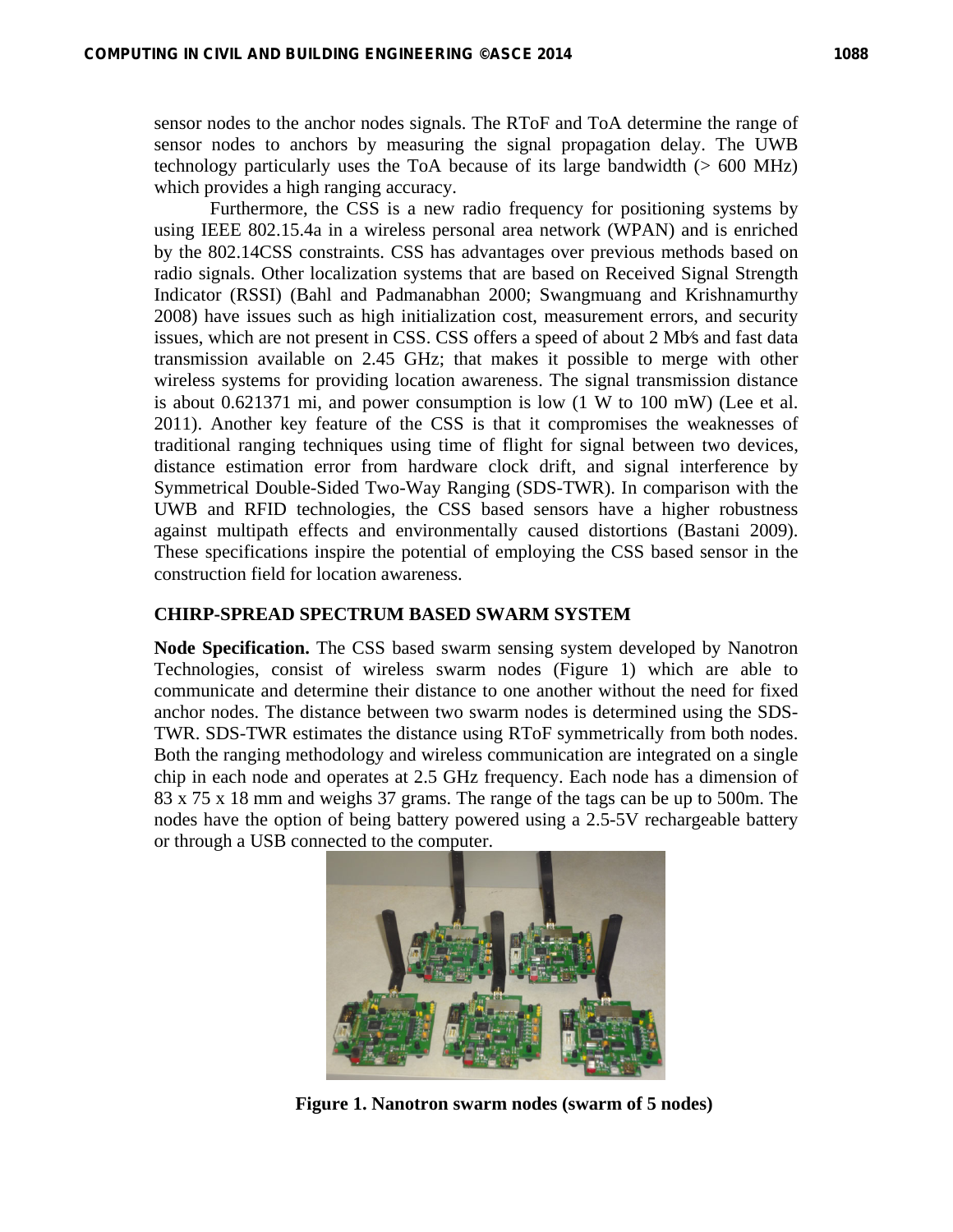

**Figure 2. Symmetrical double-sided two way ranging (Röhrig et al. 2012)** 

**Symmetrical Double-Sided Two Way Ranging.** The SDS-TWR technique uses two delays which usually occurs in signal transmission to determine the distance or range between two nodes (Figure 2). The SDS-TWR technique estimates the round trip time and avoids the need to synchronize the clocks. To start time measurement, Node A initially sends a package to Node B. Node B commences its measurement when it receives the packet from Node A and ends, when it sends it back to Node A. As soon as Node A receives and acknowledges the packet from Node A, the accumulated time values from both nodes are used to estimate their range. In order to prevent the issue of the clock drift, the range measurement is computed twice and symmetrically.

**Swarm Interaction.** The nodes can exhibit three different types of behavior: active, passive and sniffer (shown in Figure 3). The active radios initiate ranging requests and are able to communicate with one another. The passive nodes listen for ranging requests from the active nodes and respond. They do not initiate requests. The sniffer nodes collect information or activities from the swarm and sends these to the host. The swarm nodes are controlled through an application programming interface (API) by a host controller. The API enables ranging between any of the nodes in a swarm. On making the ranging request, the API is programmed to return an error code which indicates the success or failure of the node in executing the request.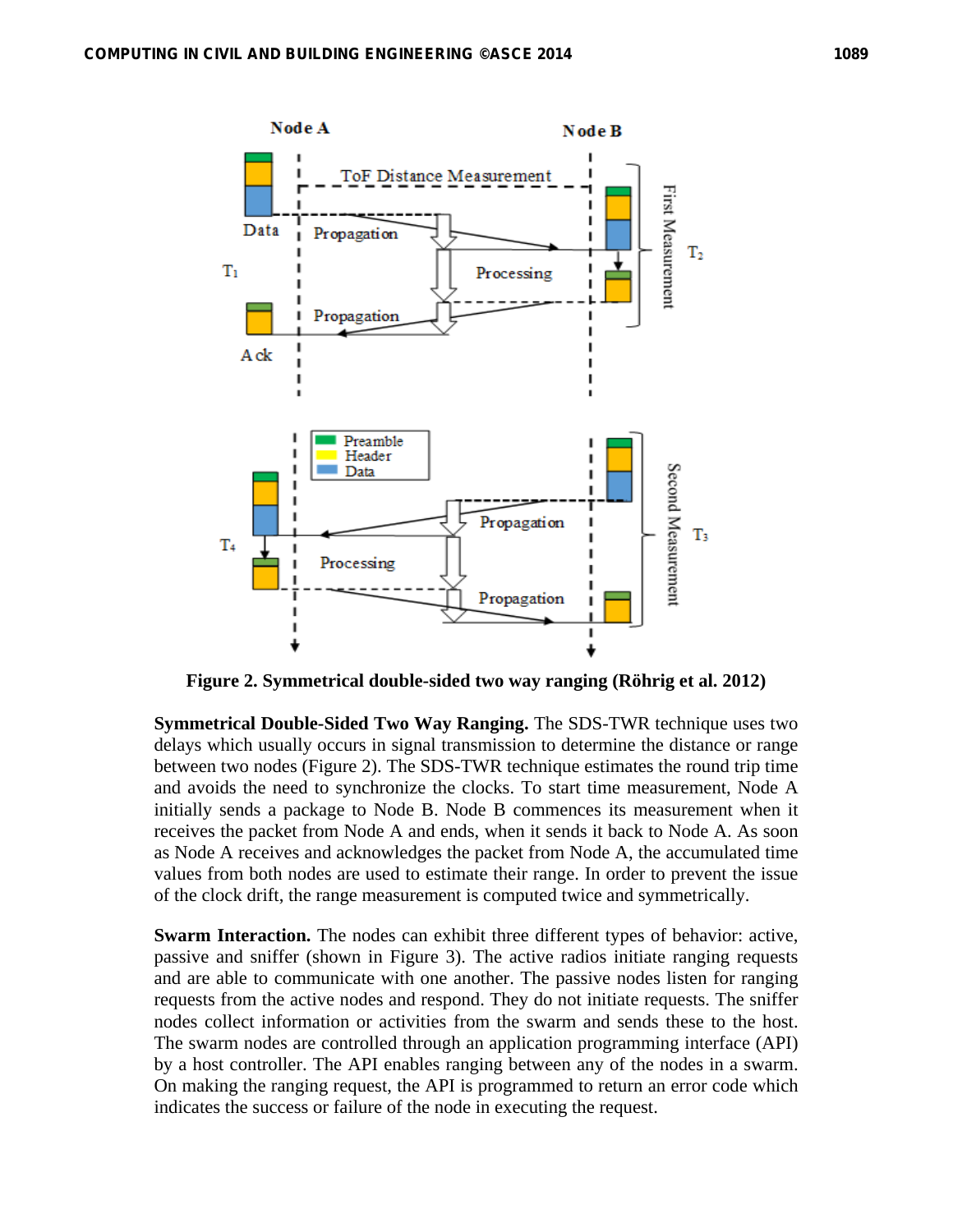

#### **Figure 3. Overview of swarm system interaction**

#### **RESEARCH OBJECTIVE**

The research objective is to evaluate the effectiveness of a commercially available CSS based swarm sensing system in providing the range between swarm nodes attached to construction resources by examining a number of application scenarios. One of such applications includes the use of CSS based swarm sensing system in collision avoidance between equipment and construction personnel.

#### **EXPERIMENTAL SETUP**

The experiment was designed to evaluate the performance of the CSS based swarm sensing system in both the outdoor and indoor construction environments. Prior to commencing the experiments, the nodes had to be activated in order to function effectively in the swarm. This activation only needs to be performed once. The nodes were activated using a swarm ranging demo application (from Nanotron technologies). Two nodes was utilized for the experiments. Using the swarm ranging application, each node was assigned an identity (ID) number in order to distinguish between the nodes. Each node was also assigned other attributes shown in Table 1.

| Lable 1. Swarm indue Settings. |              |              |  |  |  |
|--------------------------------|--------------|--------------|--|--|--|
| <b>Commands</b>                | Node 1       | Node 2       |  |  |  |
| SetNodeID                      | 000000000001 | 000000000002 |  |  |  |
| SetNodeType                    | Active       | Passive      |  |  |  |
| RangeTo                        | 000000000002 | None         |  |  |  |
| SendDataTo                     | N/A          | 000000000001 |  |  |  |
| SetBroadcastNodeID             | N/A          | Yes          |  |  |  |

# **Table 1. Swarm Node Settings.**

Node 1 was connected to a computer via a USB cable. Since Node 1 exhibits an active behavior, it is expected to range to node 2 and transfer the range data to the computer via the USB.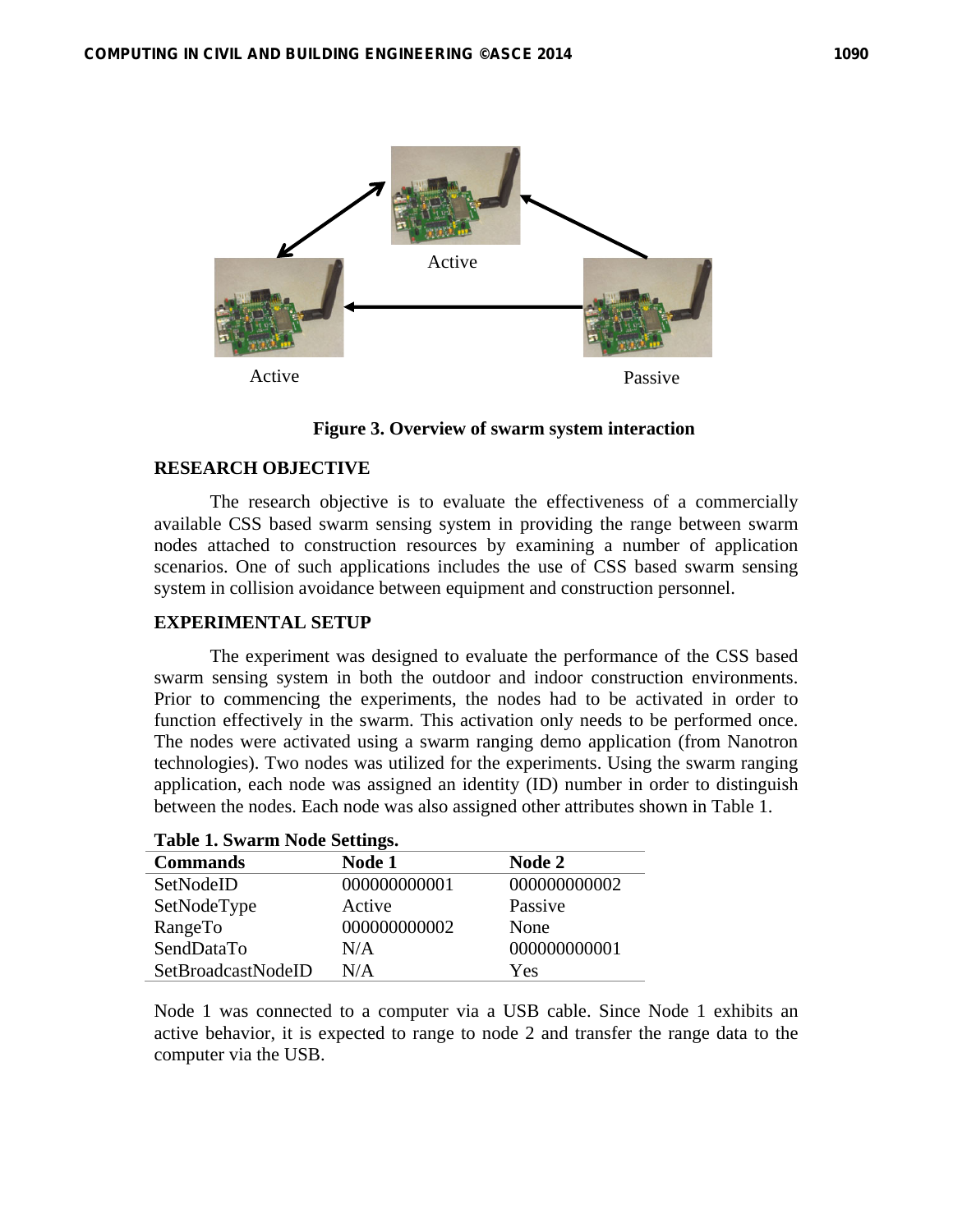For the outdoor experiment, Node 1 was attached to a pay loader while Node 2 was attached to the helmet of a construction worker as shown in Figure 4. On executing the swarm demo application, the range of Node 2 from Node 1 was collected in an excel file in the computer. The swarm application was programmed to collect range data every 500ms. The construction worker was assigned to four different positions around the pay loader and for each position, the range data was documented.

In the indoor environment, the position of a Wacker Neuson wheel loader in relation to a construction worker was measured (Figure 5). Node 1 was attached to the wheel loader and Node 2 was attached to the helmet of the construction worker. The construction worker was also assigned to four different positions around the wheel loader and for each position, the range data was documented.

Alongside the measurements taken with the CSS based swarm system, a Total Station was utilized to record the ground truths of each swarm node for both the outdoor and indoor experiments. A  $360^{\circ}$  mini prism was attached to the construction worker's helmet (beside the Node). The Total Station measurements was taken, in order to understand the amount of error associated with the CSS based swarm system measurements.







#### **EXPERIMENTAL RESULTS**

The results of the outdoor and indoor experiments are discussed in the following paragraphs:

For each range data, 285 results was collected in order to fully understand the consistency or inconsistency in the generated range data. Table 1 and 2 presents a summary of the data collected for different placement positions of Node 2 for both the outdoor and indoor experiments. The average of the range results for each position of Node 2 is represented in column 3 of both tables. The standard deviation of each sets of range data for each position of Node 2 is represented in column 4 of the tables. The error of the swarm range data  $(E_{Swarm\ model})$  is determined by computing the absolute difference between the average swarm range data  $(R<sub>Swarm node</sub>)$  and the range from the (calculated from) Total Station data  $(R_{Total Station})$ . This is represented in column 5 of both tables.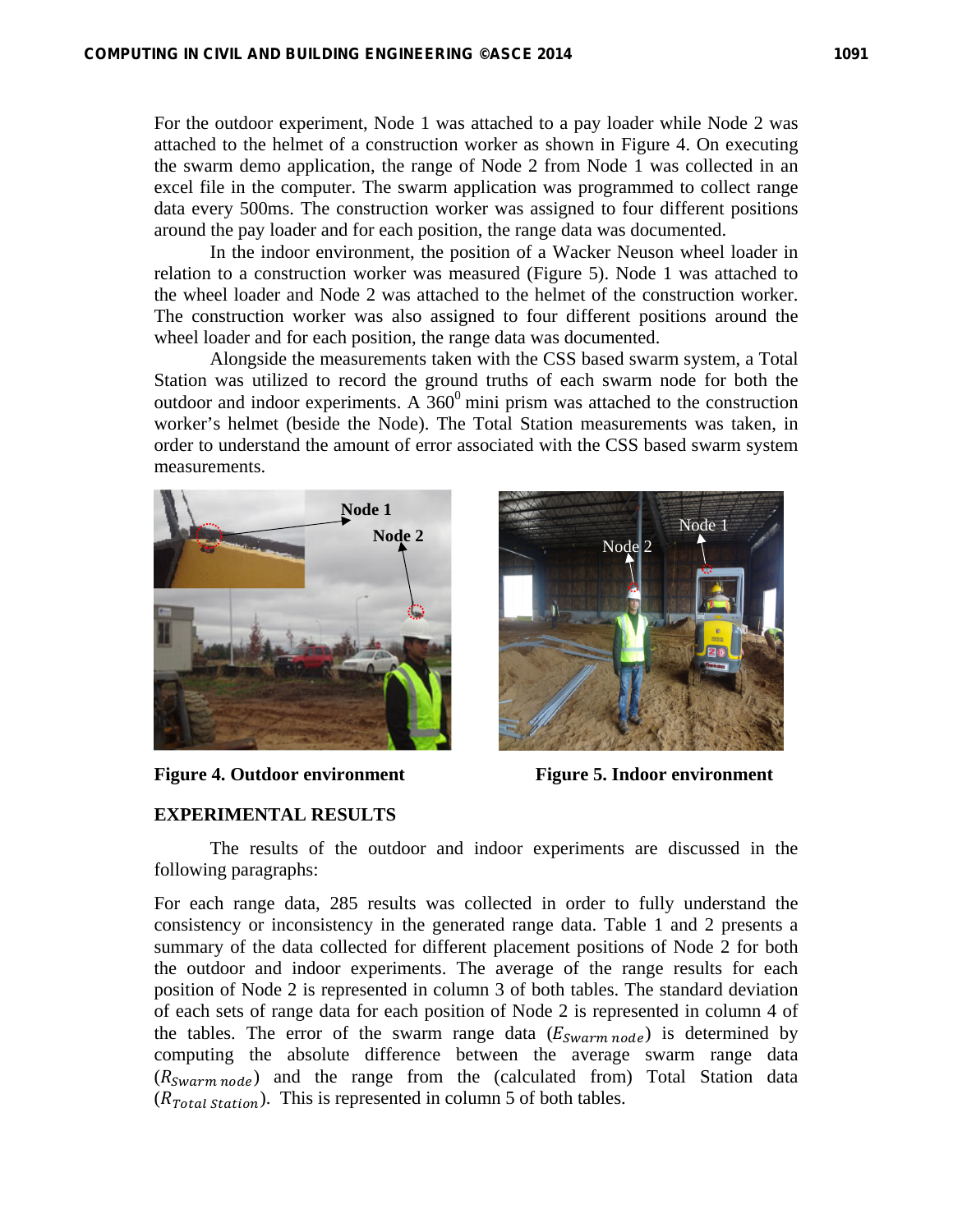| <b>Table 2. Outdoor Results</b> |                      |           |                   |                    |  |  |
|---------------------------------|----------------------|-----------|-------------------|--------------------|--|--|
| Node 2                          | <b>Total Station</b> | Average   | Std. dev.         | <b>Swarm Error</b> |  |  |
| <b>Position</b>                 | Range (m)            | Range (m) | (Range) (m)       | (m)                |  |  |
|                                 |                      |           | $\left( 4\right)$ | 5)                 |  |  |
|                                 | 4.95                 | 4.88      | 0.32              | 0.07               |  |  |
|                                 | 5.72                 | 5.68      | 0.40              | 0.04               |  |  |
|                                 | 5.52                 | 5.24      | 0.23              | 0.28               |  |  |
|                                 | 6.88                 | 5.75      | 0.28              |                    |  |  |

|  |  | $E_{Swarm\,node} =  R_{Swarm\,node} - R_{Total\,Station} $ |
|--|--|------------------------------------------------------------|
|--|--|------------------------------------------------------------|

| <b>Table 3. Indoor Results</b>       |                                   |                      |                          |                           |
|--------------------------------------|-----------------------------------|----------------------|--------------------------|---------------------------|
| <b>Swarm Node</b><br><b>Position</b> | <b>Total Station</b><br>Range (m) | Average<br>Range (m) | Std. dev.<br>(Range) (m) | <b>Swarm Error</b><br>(m) |
|                                      |                                   | (3)                  |                          | (5)                       |
|                                      | 2.95                              | 2.90                 | 0.50                     | 0.05                      |
|                                      | 2.70                              | 2.24                 | 0.62                     | 0.46                      |
|                                      | 3.50                              | 2.73                 | 0.74                     | በ 77                      |

From Table 1, it can be observed that the error range of the CSS based swarm sensing system for all four positions is 0.07-0.28m. When compared to the UWB which has an accuracy of 0.1m in an outdoor environment (Cho et al. 2010), the CSS based swarm system has a slightly higher accuracy. The standard deviation of the 285 range data collected, is between 0.28-0.4m. This implies that the range values produced by the CSS based swarm sensing system are fairly consistent. Furthermore, for the indoor test, the error range of the CSS based swarm sensing system was less than 1m while the standard deviation of the range values indicate significant variation.

4 | 3.36 | 2.84 | 0.32 | 0.52

## **CONCLUSION AND FUTURE WORK**

This paper presents preliminary results on an ongoing research involving the performance evaluation of a CSS based swarm sensing system for construction applications. The effectiveness of CSS based swarm nodes in providing the range between tagged construction resources for collision avoidance in both outdoor and indoor environments of a construction site is determined. The range data obtained from the CSS based swarm nodes in both (the indoor and outdoor environments) is compared with the ground truth obtained from the Total Station. The results indicate that the CSS based swarm system has an improved accuracy when compared with other similar technologies such as the UWB. Future work includes the following:

• Investigating strategies for capturing and documenting near misses and close calls, resources involved and frequency of occurrence. This is necessary for providing context specific training to construction workers;